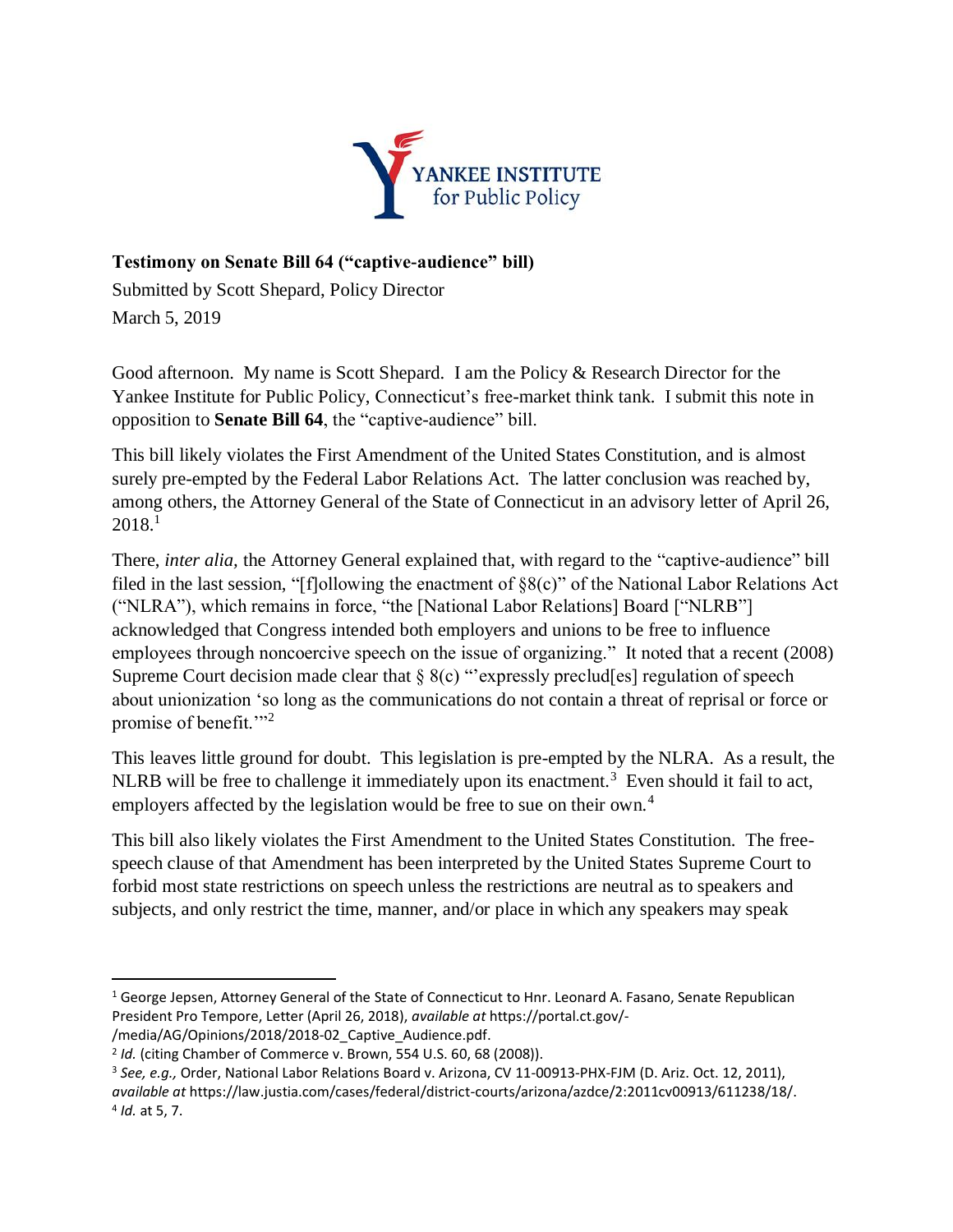$("t.m.p. restrictions").$ <sup>5</sup> Even carefully drawn and neutral t.m.p. restrictions will only be upheld where they are narrowly tailored to serve the public's interest in safety and convenience.<sup>6</sup>

This bill does not contemplate neutral restrictions. Its prohibitions work only against employers, no other parties (including even unions in the explicit context of labor organization). And they are not narrowly tailored restrictions of the time, manner or place in which discussions might be held, for well-explained government cause, but are rather blanket prohibitions.

The prohibitions, therefore, are straightforward violations of employers' First Amendment rights. As another United State Supreme Court case long-ago explained, employers do not lose their First Amendment rights by paying their employees. Even in the narrow context of labor-related communications,

an employer's free speech right to communicate his views to his employees is firmly established and cannot be infringed by a union or the [NLRB]. Thus, 8 (c) (29 U.S.C. 158 (c)) *merely implements the First Amendment* by requiring that the expression of "any views, argument, or opinion" shall not be "evidence of an unfair labor practice," so long as such expression contains "no threat of reprisal or force or promise of benefit" in violation of 8 (a) (1). Section 8 (a) (1), in turn, prohibits interference, restraint or coercion of employees in the exercise of *their* right to selforganization.<sup>7</sup>

In other words, employer speech that does not threaten employees is protected by the First Amendment. State law that attempts to strip state citizens of constitutional speech rights are subject to facial challenge  $(i.e.,$  before enforcement is ever attempted), $8$  to injunctive relief during the challenge, and to being stricken even if they have only a *chilling effect* on protected speech.<sup>9</sup>

Here, the effect is not a chilling of protected speech, but an outright ban on it. Enactment of this bill will have no effect on Connecticut law. It will merely open up the state of Connecticut to the payment of the attorneys' fees of whomever is the first plaintiff to challenge it.<sup>10</sup>

Because the legislature clearly should not enact legislation that the state itself has recognized as pre-empted under federal law, that likely violates the United States Constitution, and that will

 $\overline{a}$ 

<sup>5</sup> *See* Cox v. New Hampshire, 312 U.S. 569, 575-76 (1941).

<sup>6</sup> *See id.*; Frisby v. Schultz 487 U.S. 474, 488 (1988).

<sup>7</sup> NLRB v. Gissel Packing Co., 395 U.S. 575, 617 (1969) (emphasis added).

<sup>&</sup>lt;sup>8</sup> See, e.g., Bauer v. Shepard, 620 F.3d 704, 708 (7<sup>th</sup> Cir. 2010); Saint Paul Area Chamber of Commerce v. Gaertner, 439 F.3d 481 (8th Cir. 2006); California Pro-Life Council, Inc. v. Getman, 328 F.3d 1088 (9th Cir. 2003).

<sup>9</sup> *See supra* note 8 and Gibson v. Florida Legis. Investigation Comm., 372 U.S. 539 (1963).

<sup>10</sup> *See* 43 U.S.C. §§ 1983, 1988; Blanchard v. Bergeron, 489 U.S. 87, 89 n. 1 (1989). ("Notwithstanding that 42 U.S.C. § 1988(b) provides that the district court "may" award reasonable fees to a prevailing party "in its discretion," the Supreme Court has ruled that attorneys' fees must be awarded thereunder to a successful plaintiff "unless special circumstances would render such an award unjust.") The case for attorneys' fees would be especially strong in a case such as this one, in which the state has been clearly warned of the illegality of its actions, including by the highest legal authority of the state.